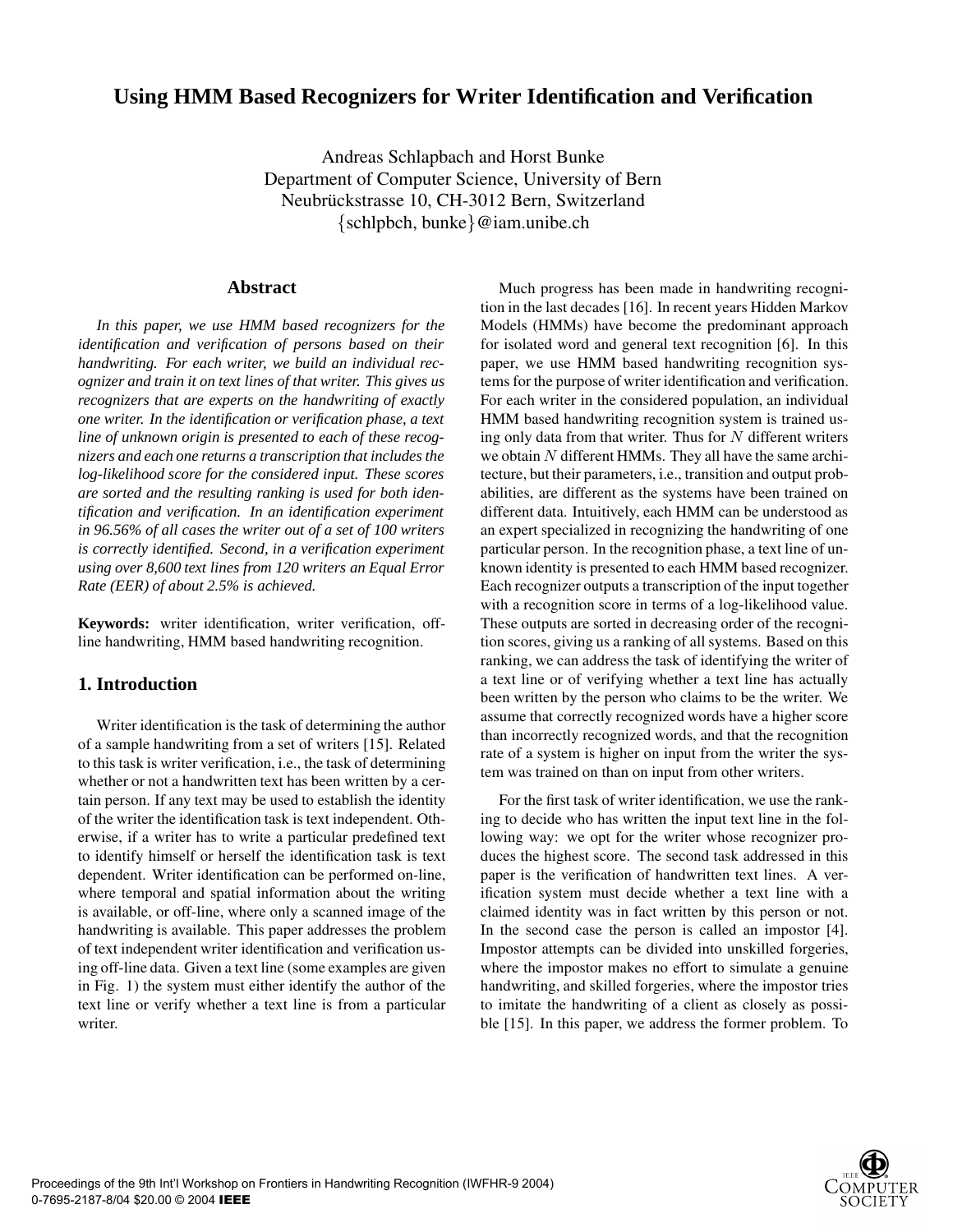In the first place it is not a great deal In Gethremone He prayed that the chp finen. MOST people would prolably rejound firedness as a War is she necessarily heing decentful. She really did feel tired On of the genetict clear fouword that has bind Ao it is, with a much of our life already This could hardly happen without the In this 200-father trench the herring do not touch the bottom. Easterly winds, on the other hand,

#### **Figure 1. Text Line Examples.**

simulate impostor attempts, the handwriting of a person unknown to the system is taken and it is claimed that it is from one of the *N* writers the system was trained with. A set of confidence measures is used to formulate a verification criterion. The confidence measures are calculated based on the difference of the log-likelihoods of the *N*-best ranked writers, possibly including the claimed writer, or the *N*-best ranked competing writers.

This paper is structured as follows. The next section presents related work. Our handwritten text line recognizers are described in Section 3. In Section 4 we show how we combine them to build a writer identification and verification system for hand written text lines using a set of confidence measures. The underlying database and the results of our experiments are presented in Section 5. Finally, in Section 6 we conclude the paper.

#### **2. Related Work**

Surveys covering work in automatic writer identification and signature verification until 1993 are given in [9, 15]. Writer identification can be understood as a classification problem where a word, text fragment, or text is to be assigned to one out of a number of possible writers. Recently, different approaches to writer identification have been proposed. Said et al. [19] treat the writer identification task as a texture analysis problem. They use global statistical features extracted from the entire image of a text using multichannel Gabor filtering and grey-scale co-occurrence matrix techniques.

Cha et al. [7] address the problem of writer verification, i.e., the problem of determining whether two documents are written by the same person or not. In order to identify the writer of a given document, they model the problem as a classification problem with two classes, *authorship* and *non-authorship*. Given two handwriting samples, one of known and the other of unknown identity, the distance between two documents is computed. Then the distance value is used to classify the data as positive or negative.

Zois et al. [22] base their approach on single words by morphologically processing horizontal projection profiles. The projections are derived and processed in segments in order to increase the discrimination efficiency of the feature vectors which are then classified using either a Bayesian classifier or a neural network.

In Hertel et al. [8] a system for writer identification is described. The system first segments a given text into individual text lines and then extracts a set of features from each text line. The features are subsequently used in a *k*nearest-neighbor classifier that compares the feature vector extracted from a given input text to a number of prototype vectors coming from writers with known identity. In a 50 writers experiment, in 96.4% of all cases the writer is correctly identified.

Bulacu et al. [5] use edge-based directional probability distributions as features for the writer identification task. They introduce edge-hinge distribution as a new feature. The key idea behind this feature is to consider two edge fragments in the neighborhood of a pixel and compute the joint probability distribution of the orientations of the two fragments. This feature performs better than other features they evaluated.

In a set of papers [2, 3, 14] graphemes are proposed as features for describing the individual properties of handwriting. Furthermore, it is shown that each handwriting can be characterized by a set of invariant features called the writer's invariants. These invariants are detected using an automatic grapheme clustering procedure.

Leedham et al. [10] present a set of eleven features which can be extracted easily and used for the identification and verification of documents containing handwritten digits. These features are represented as vectors and by using the Hamming distance measure and determining a threshold value for the intra-author variation a high degree of accuracy in authorship detection is achieved.

In [20], we have presented an off-line handwriting identification system using HMM based recognizers. We tested our system using over 2,200 text lines coming from 50 writers and have in 94.47% of all cases correctly identified the writer. Using a simple confidence measure, we achieved an error rate of 0% by rejecting 15% of the results. This paper presents a number of extensions to this work. First, the number of writers is extended from 50 to 100 in the first, and from 50 to 120 in the second set of experiments (see Section 5.2 and 5.3) coming from a subset of the IAM database [12] different than the one used in [20]. Second, rather than considering just a single confidence measure, a number of such measures and related rejection strategies are investigated.

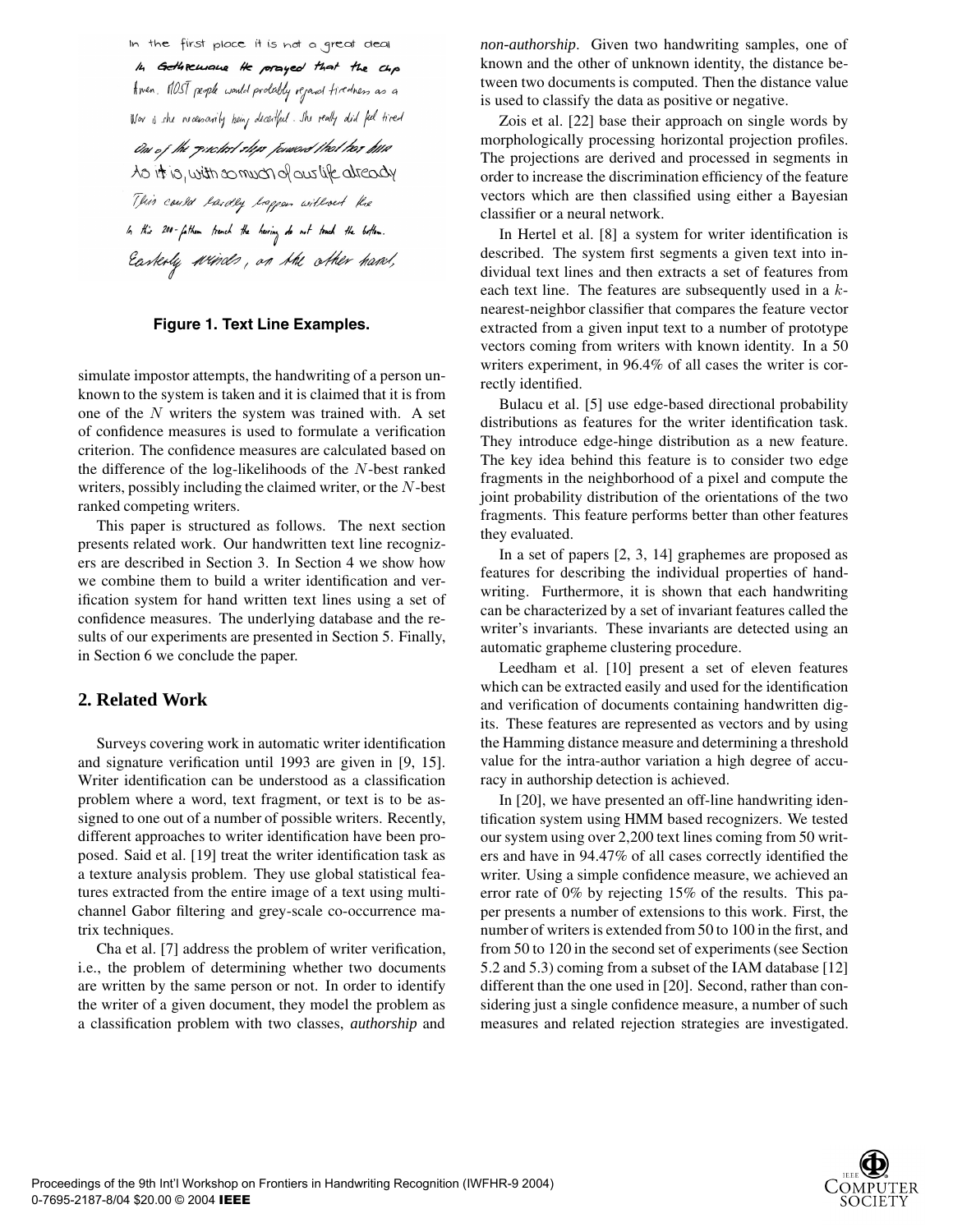Third, while [20] was restricted to writer identification, we also address the problem of writer verification in this paper.

# **3. HMM Based Recognizers for Handwritten Text Lines**

The system we present in this paper uses HMM based recognizers that are designed and optimized for the task of handwritten text line recognition. These recognizers are derived from the system described in [11].

In a number of preprocessing steps, the text lines presented to the recognizers are normalized. The following normalization operations are applied: The slant and the skew angle of the text lines are corrected, base line localization is performed and the text lines are normalized with respect to the width of the text line. A sliding window which moves from left to right over the text lines, extracts nine features, three global and six local ones. The global features are the fraction of black pixels in the window, the center of gravity and the second order moment. The local features represent the position of the upper and the lower-most pixel, the number of black-to-white transitions in the window, and the fraction of black pixels between the upper and lowermost black pixel. Using these features, an input text line is converted into a sequence of 9-dimensional feature vectors. A more detailed description of the feature extraction process is given in [11].

For each upper and lower case character an individual HMM is built. Additionally, we model frequent punctuation marks, such as full stop, colon and space. Other, infrequent punctuation marks are mapped to a special garbage model. Each character HMM consists of 14 states connected in a linear topology. These character models are concatenated to word models which in turn are concatenated to model a complete text line.

We train the system by applying the Baum-Welch algorithm [17]. The following training strategy is applied. In the first step, a single Gaussian output distribution for each state is used. Each model is trained with four iterations. Then in the second step, the number of Gaussian mixture components is increased. This is implemented by splitting the Gaussian distribution with the highest weight. The mean vectors of the two new Gaussian distributions are the mean of the original Gaussians *±*0.2 times the standard deviation of the original distribution [21]. Then in the third step, we again train each model in four iterations using the new mixture components. Steps 2 and 3 are repeated until the desired number of Gaussian mixture components is reached. Preliminary experiments have shown that using four Gaussians mixture components leads to good recognition results.

For recognition, the Viterbi algorithm is used. Presented with a text line, a recognizer produces a sequence of words together with their log-likelihood scores. Summing up the

scores of all words gives us the log-likelihood score of a text line.

# **4. A Writer Identification and Verification System Using Text Line Recognizers**

#### **4.1. Writer Identification**

For each writer in the considered population of clients, a text line recognizer as described in the previous section is built and trained with data coming from that writer only. As a result of the training procedure, we get a recognizer for each writer that is an expert on the handwriting style of that particular person.

For the task of writer identification, we present a text line of an unknown writer to each of the trained recognizers. Each recognizer outputs a transcription of the input text line together with its log-likelihood score. The log-likelihood scores are sorted in descending order and the input text line is assigned to the writer with the highest ranked score. Using a confidence measure [13] enables us to implement a rejection mechanism: if the confidence measure of a text line is above a given threshold, the system returns the identity of the text line with the highest ranked score; otherwise the system rejects the input. In a previous paper [20], we have used the difference of the log-likelihood of the best and second best ranked writer, normalized by the length of the text line, as a confidence measure for each text line. In this paper we extend this idea, inspired by the cohort score normalization technique used in the field of speaker verification [1, 18]. Instead of only using the log-likelihoods of the first two ranks we can use the log-likelihood scores of the first *N* ranks to calculate a confidence measure. We define the confidence measure, *cmtext line* , for a text line as follows:

$$
cm_{text\ line} = \frac{l_1 - l_{avg}}{\text{text line length}} \tag{1}
$$

where

$$
l_{avg} = \frac{1}{N} \sum_{j=1}^{N} l_j
$$
 (2)

or

$$
l_{avg} = \frac{1}{N} \sum_{j=2}^{N+1} l_j
$$
 (3)

By using alternatively Eq. 2 or Eq. 3, we can either include the first ranked system in the sum of log-likelihoods or not. In this first case (see Eq. 2) the first ranked system is included in the sum of log-likelihoods, so index *j* starts at 1. In the second case (see Eq. 3) the sum is formed over

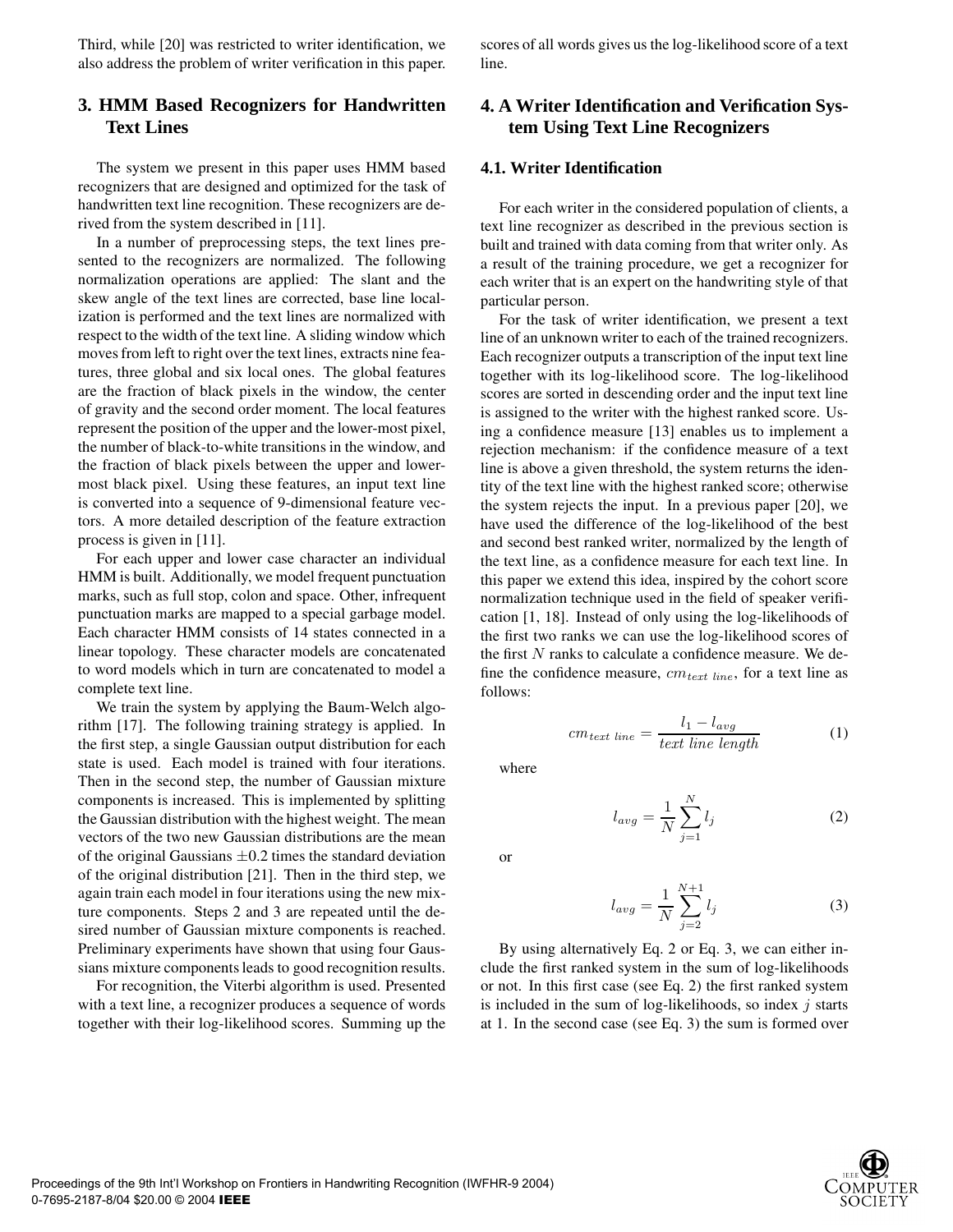the log-likelihoods of the competing *N*-best ranked writers only, thus index *j* starts at 2. In either case an input text line is only assigned to a certain writer if its confidence measure is above a certain threshold. Otherwise, no decision about the identity of the text line is made.

#### **4.2. Writer Verification**

For the task of writer verification, the system must decide, based on a verification criterion, whether a text line with a claimed identity is in fact from this writer or whether it is an impostor attempt. The verification criterion used by our system is based on the following confidence measure:

$$
cm_{text line} = \frac{l_{claimed} \text{ identity} - l_{avg}}{\text{text line length}}
$$
\n<sup>(4)</sup>

where *<sup>l</sup>avg* is either given by Eq. 2 or

$$
l_{avg} = \frac{1}{N} \sum_{j=1 \land j \neq r(t)}^{N+1} l_j \tag{5}
$$

The confidence measure in Eq. 4 is calculated from the difference of the log-likelihood score of the claimed identity and *<sup>l</sup>avg*, and is normalized by the length of the text line. Similarly to the confidence measure used for writer identification, we can differentiate between calculating *<sup>l</sup>avg* based on the score of the *N*-best ranked writers (see Eq. 2) or based on the *N*-best ranked competing writers (see Eq. 5, where  $r(t)$  is the rank of the claimed identity of text line  $t$ ). Using these confidence measures, we define the following verification criterion: if the confidence measure is above a certain threshold, we assume that the text line is in fact from the claimed writer; otherwise the input is classified as not being of the claimed identity.

### **5. Experimental Evaluation**

#### **5.1. Database**

Our experiments are based on pages of handwritten text acquired in the IAM database  $[12]$ <sup>1</sup>. The database currently contains over 1,500 pages of hand written text from over 500 different writers. Each page contains between five and eleven text lines. For each writer we use five pages of text from which between 27 and 54 text lines are extracted.

To train the writer identification and verification system, we have used 4,307 text lines from 100 different writers. For each writer, the set of available text lines is split into four disjoint subsets, which enables us to perform fullfourfold cross validation experiments. Iteratively, three out

Proceedings of the 9th Int'l Workshop on Frontiers in Handwriting Recognition (IWFHR-9 2004)

0-7695-2187-8/04 \$20.00 © 2004 IEEE



**Figure 2. Error-Rejection curve for the identification experiment using different confidence measures.**

of the four sets are used to train the system and the remaining set is used to test the performance of the system. Using cross validation guarantees that the training set does not appear in the test set and that our experiments are text independent.

Furthermore, for the task of writer verification, we extracted an additional 626 text lines, coming from 20 writers, from the IAM database. The writers of these text lines are disjoint from the 100 writers who produced the data set described in the previous paragraph. Consequently, no HMM recognizer exists that was trained on the handwriting of any of these 20 writers. These text lines are used to simulate impostor attempts. The impostor text lines are presented, together with a claimed identity, to the system to test whether it is capable to correctly reject them.

#### **5.2. Writer Identification Experiments**

The first set of experiments addresses the problem of writer identification. Using the method described in Section 4.1, we have correctly identified the writer in 96.56% of all cases. This result compares very well to the 94.47% writer identification rate we have achieved in a previous experiment using the same system on 50 writers [20].

We have also conducted a series of experiments using different confidence measures to reject an input in case of uncertainty and calculated the corresponding error-rejection curves (see Fig. 2). The best error rejection curve is achieved using the confidence measure given in Eq. 1 with either Eq. 2 or Eq. 3 and  $N = 1$  (Eq. 2 and 3 give identical results). In these cases, by rejecting 5% of the text lines with the lowest confidence score, the error rate drops below 1%. If the rejection rate is further increased to 10%, then the



<sup>&</sup>lt;sup>1</sup>The database is publicly available at: www.iam.unibe.ch/~fki/iamDB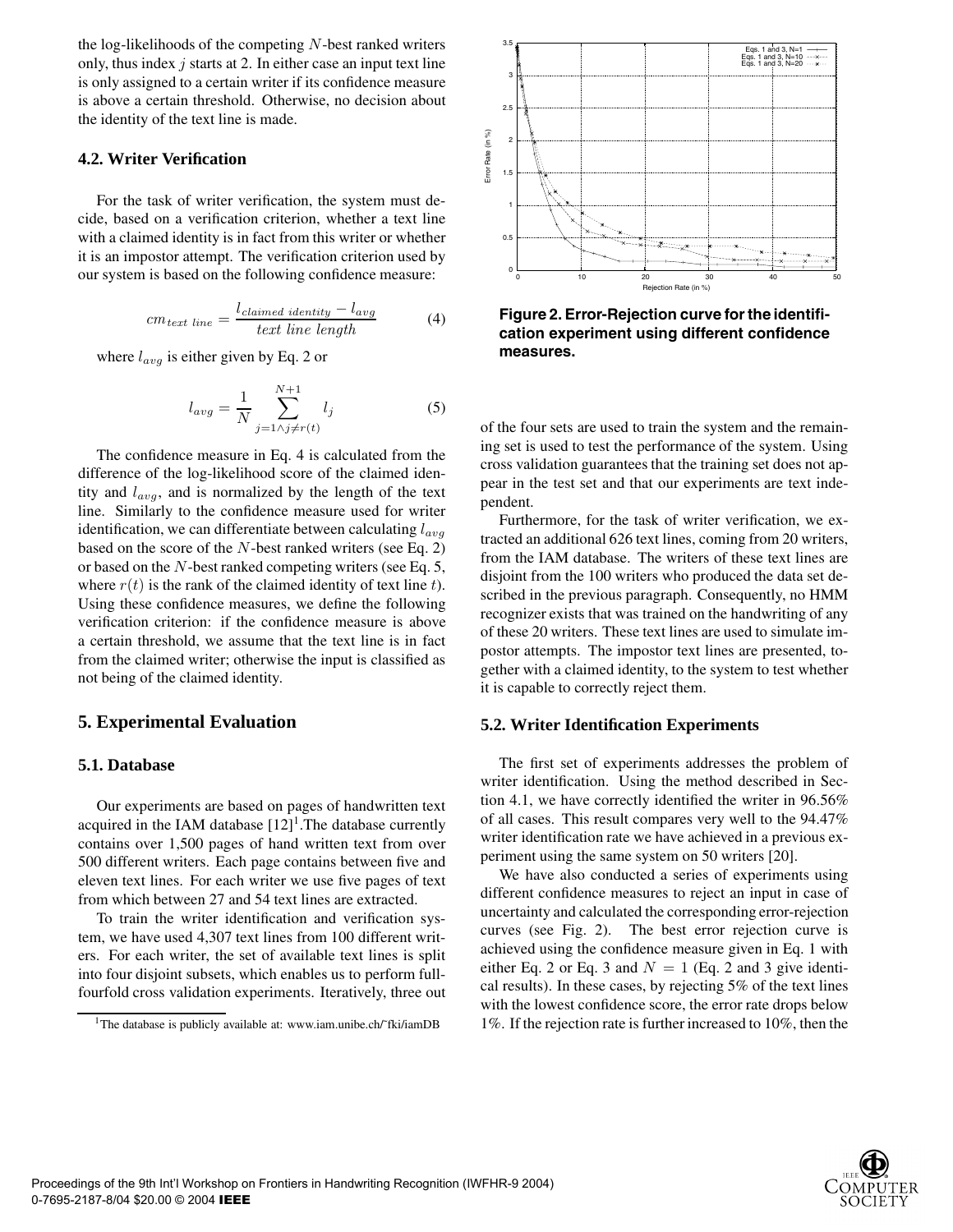

**Figure 3. ROC curves of the verification experiment using different confidence measures.**

error rate gets as low as 0.32%. Additionally, from Fig. 2 one can observe that increasing the value of parameter *N* in Eqs. 2 and 3 produces inferior error-rejection curves. For  $N = 10$  and  $N = 20$  the results obtained under Eq. 2 and 3 are no longer identical, but very similar. For this reason, only Eq. 3 is used in Fig. 2.

#### **5.3. Writer Verification Experiments**

The second set of experiments addresses the problem of writer verification. The setting simulates a scenario where there are clients who are authorized to access a system as well as impostors who maliciously try to gain access to it. The test set is formed from two sets. The first set is the set of clients. It consists of 4,307 text lines coming from the 100 writers the system was trained on with their correct identity. The second set is the set of impostors. It is formed of 626 text lines of the 20 writers unknown to the system, each presented seven times with one of the identities of the writers known to the system. Thus 626*×*7=4,382 text lines with false identities are used. Consequently the complete test set consists of 8,689 text lines whereof about one half has to be accepted and the rest has to be rejected by the verification system.

The results of the verification experiments are given in Fig. 3 where the Receiver Operator Characteristic (ROC) curves [4] for different confidence measures are plotted. Our system performs very well at rejecting impostors as well as at accepting clients. The best ROC curve is produced using the confidence measure based on Eqs. 4 and 5 with  $N = 1$ . An Equal Error Rate (EER) of about 2.5% is achieved. A False Acceptance Rate (FAR) smaller than 1% is obtained at a False Rejection Rate (FRR) of 16%, and conversely, at a FRR of 1% the FAR is 16%. Similarly to the results of the identification experiment, one can see that increasing the number of writers *N* to calculate the confidence measures impairs the performance of the system. Replacing Eq. 5 by Eq. 2 gave almost identical results and is omitted in Fig. 3.

# **6. Conclusions**

In this paper, we have presented a system that uses HMM based text line recognizers for the task of text independent off-line writer identification and verification. The basic input units presented to the system are handwritten text lines. From each text line, nine features are extracted. Using these features we train a recognizer and present unknown input text lines to each of the recognizer. As output, each recognizer produces a transcription of the input text line with a log-likelihood score. Based on these scores a ranking in descending order is generated. To identify the author of a text line, we simply choose the first ranked author and assign the text line to it. Using this procedure, a writer identification rate of 96.56% is achieved in a 100 writer experiment. Compared to our previous work [20], we have increased the number of writers by a factor of two from 50 to 100 and our result compares favorably with the 94.47% recognition rate presented there. This is an indication that the proposed approach scales well with an increasing number of writers. Experimenting with a set of confidence measures we can show that by rejecting 5% of the text lines the error rate drops below 1% and by rejecting 10% a recognition rate of 99.68% is achieved.

To verify whether or not a text line is from a claimed author, we use a set of confidence measures to establish a verification criterion. The confidence measures are calculated based on the difference of the log-likelihood of the claimed identity and the average of the log-likelihoods of the *N*-best ranked or the *N*-best ranked competing writers, respectively. For different values of parameter *N*, we have tested our system with a total of 8,689 text lines coming from 100 clients and 20 impostors. Our system performs very well on both tasks of accepting clients and rejecting impostors. An Equal Error Rate (EER) of about 2.5% is achieved.

Currently, we have tested our system on the verification task using unskilled forgeries only. In future work, we plan to address skilled forgeries as well. Additionally, our present verification approach uses all recognizers to check whether a claimed identity is true or not. It would be computationally less expensive to base the decision solely on the system that corresponds to the claimed identity. For such an approach, different rejection strategies and decision criteria are needed. These issues are left for future research.